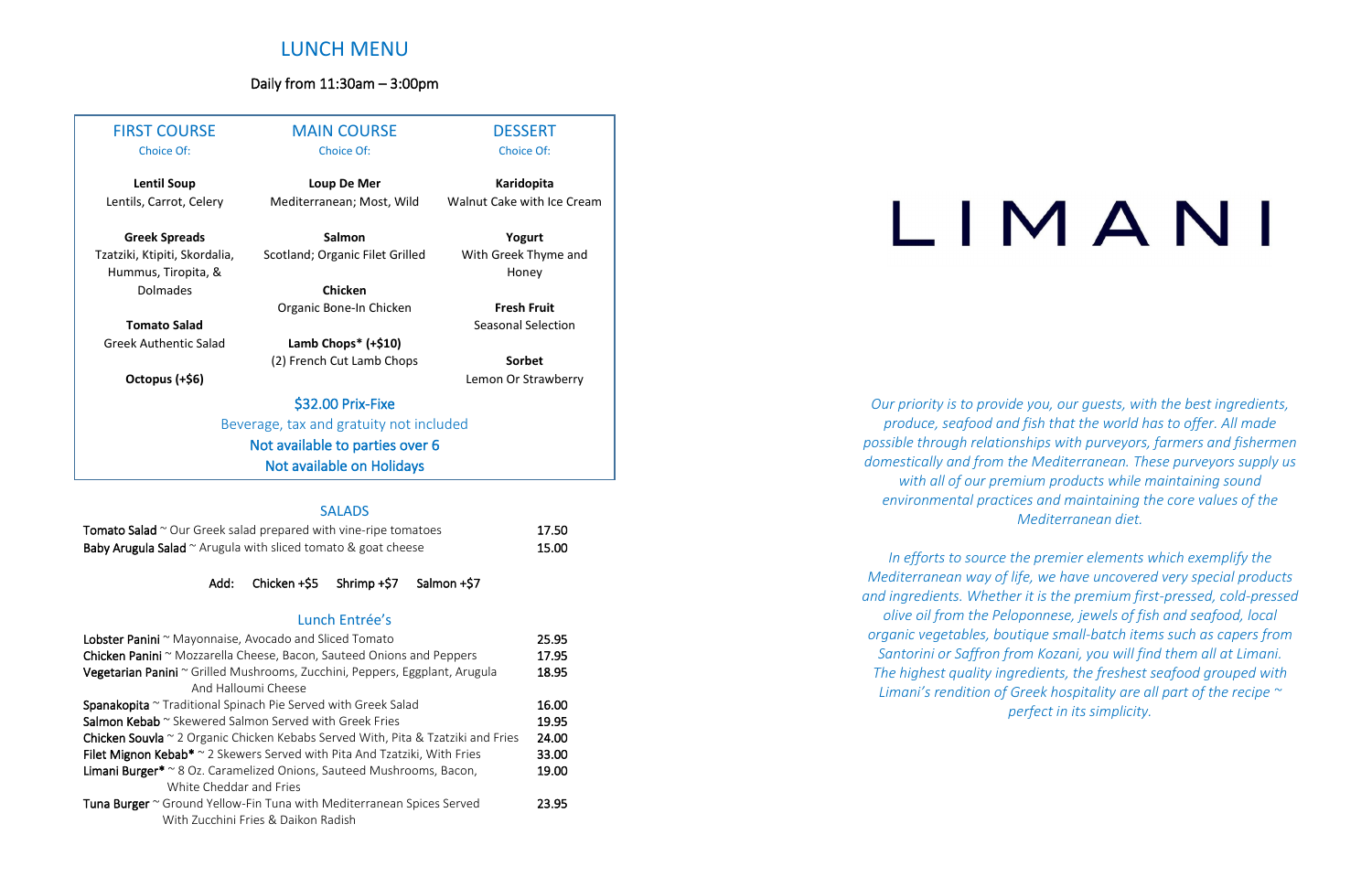| OΟ<br>00 | <b>BIG EYE TUNA</b><br>Sashimi quality center cut tuna with<br>Swiss chard, skordalia and patzaria | 41.00 |
|----------|----------------------------------------------------------------------------------------------------|-------|
| 00       | <b>ORGANIC SALMON</b><br>Scotland. Filet served with seasonal vegetables                           | 36.00 |
| 00       | <b>HALIBUT</b><br>Canada. Grilled steak-cut served<br>with seasonal vegetables                     | 39.00 |
| ΛP       | LANGOUSTINES<br>Scotland. Sweet distinctive flavor                                                 | M/A   |

feta cheese wrapped in phyllo

| 23.00 | <b>ORGANIC BEETS</b><br>Served with Swiss chard & a yogurt sauce | 14.00 |
|-------|------------------------------------------------------------------|-------|
| 16.00 | AVGOLEMONO<br>Traditional Greek chicken soup                     | 10.00 |
| 17.00 | <b>LENTIL SOUP</b><br>Lentils carrots, celery                    | 10.00 |
| 12.50 |                                                                  |       |

### RAW BAR

### SELECTION OF OYSTERS FROM THE EAST COAST AND THE WEST COAST

| <b>CHICKEN</b><br>Organic half bone-in chicken breast, | 32.00 | COWBOY*<br>22 oz. bone-in rib eye, dry aged 30 days | 68.00 |
|--------------------------------------------------------|-------|-----------------------------------------------------|-------|
| marinated and grilled with rosemary and thyme          |       | SIRLOIN <sup>*</sup>                                | 54.00 |
| LAMB CHOPS*                                            | 42.00 | 16 oz. boneless strip steak                         |       |
| 3 French cut lamb chops                                |       | <b>FILET MIGNON*</b>                                | 58.00 |
| <b>LAMB SHANK</b>                                      | 37.00 | 10 oz. boneless tenderloin                          |       |
| Red wine sauce served with Orzo                        |       | <b>LIMANI BURGER*</b>                               | 22.00 |
| Veal Chop*                                             | 45.00 | 8 oz. caramelized onions, sauteed mushrooms,        |       |
| 16 oz. milk-fed: organic                               |       | Bacon, white cheddar and fries                      |       |

| <b>HORTA</b><br>Red, white and gold Swiss chard,                                                                 | 14.00 | <b>BROCCOLI RABE</b><br>Sautéed with garlic and feta cheese            | 12.50 |
|------------------------------------------------------------------------------------------------------------------|-------|------------------------------------------------------------------------|-------|
| escarole and spinach<br><b>POTATOES</b>                                                                          | 14.00 | <b>GREEK FRIES</b><br>Seasoned with oregano                            | 10.00 |
| Yukon gold served with shallots & cilantro<br><b>ASPARAGUS</b><br>Steamed and tossed with olive oil and sea salt | 14.00 | <b>CAULIFLOWER &amp; BROCCOLI</b><br>Steamed and tossed with olive oil | 14.00 |

|                                                                                                                                       |       | <b>OYSTERS</b>                                                                                                                                 |       |
|---------------------------------------------------------------------------------------------------------------------------------------|-------|------------------------------------------------------------------------------------------------------------------------------------------------|-------|
|                                                                                                                                       |       | <b>EAST COAST*</b><br>1/2 Dozen-\$18.00, Dozen \$36.00                                                                                         |       |
| BIG EYE TUNA* (Choice of)<br>Sashimi ~ yuzu kosho, dill, extra virgin olive oil<br>Tartare ~ micro basil, serrano chili, orange slice | 21.00 | <b>MEDITERRANEAN CEVICHE*</b><br>Lavraki infused with lime and fresh herbs from the<br>Mediterranean pared with gigantes beans and feta cheese | 22.00 |
| ORGANIC SALMON*<br>Sashimi or Tartare ~ Fresno chili, shallots,<br>cilantro and fresh scallion                                        | 19.00 |                                                                                                                                                |       |
|                                                                                                                                       |       | <b>LIMANI SPECIALTIES</b>                                                                                                                      |       |
| <b>OCTOPUS</b><br>Tunisia. Grilled sashimi quality octopus                                                                            | 25.00 | <b>LIMANI CHIPS</b><br>Paper thin cut zucchini and eggplant served                                                                             | 24.00 |
| <b>CALAMARI</b><br>Rings of fresh local squid, lightly fried or grilled                                                               | 17.00 | with lightly fried kefalograviera cheese and<br>tzatziki                                                                                       |       |
| <b>MUSSELS</b><br>Prepared with white wine, dill, garlic<br>and parsley                                                               | 18.00 | <b>SPREADS</b><br>Choice of: Tzatziki, Tarama, Tirokafteri, Skordalia,<br>Hummus, or Melitzanosalata                                           | 6.00  |
| <b>CRAB CAKE</b><br>Maryland jumbo lump crabmeat served with                                                                          | 25.00 | <b>GREEK MEZE</b><br>Tzatziki, Tarama, Ktipiti & Skordalia                                                                                     | 21.00 |
| piazzi bean puree, mustard and mayonnaise sauce<br><b>SHRIMP</b>                                                                      | 24.00 | <b>MUSHROOMS</b><br>Selection of grilled shiitake, oyster & king mushrooms                                                                     | 17.00 |
| 4 U10 jumbo shrimp, grilled or prepared Saganaki Style                                                                                |       | <b>FAVA PUREE</b>                                                                                                                              | 9.00  |
| <b>HALLOUMI</b><br>Cyprian. Semi-hard cheese, goat's milk. Served grilled<br>over a bed of grilled tomatoes and fresh mint.           | 17.00 | Santorini yellow split pea<br><b>GIGANTES</b><br>Giant Greek lima bean from Kastoria. Baked with                                               | 13.00 |
| <b>SAGANAKI</b>                                                                                                                       | 15.00 | onion, dill, parsley, and tomato                                                                                                               |       |
| Pan fried kefalograviera cheese                                                                                                       |       | <b>PEPPERS</b><br>Holland. Grilled red and yellow peppers                                                                                      | 13.00 |
| FETA WRAPPED PHYLLO<br>Served with a honey vinaigrette                                                                                | 15.00 | <b>SPANAKOPITA</b><br>Fresh spinach, leeks and                                                                                                 | 15.00 |

# SOUP & SALAD

| <b>GREEK LINGUINE</b>                                                               | 29.00 | <b>MOUSSAKA</b>                                            | 27.00 |
|-------------------------------------------------------------------------------------|-------|------------------------------------------------------------|-------|
| Linguine with seasonal vegetables and feta cheese                                   |       | Eggplant, potato, chopped meat & bechamel                  |       |
| <b>GEMISTA</b><br>Peppers and tomatoes stuffed with rice and                        | 24.00 | <b>PASTICHIO</b><br>Greek noodles, chopped meat & bechamel | 26.00 |
| fresh herbs                                                                         |       | <b>MANESTRA ME KOTOPOULO</b>                               | 34.00 |
| <b>KOKKINISTO ME HILOPITES</b><br>Braised beef in a red sauce on top of Pappardelle | 39.00 | Creamy Sundried Tomato chicken and Orzo                    |       |

Prepared with vine-ripe tomatoes

Hearts of romaine served with our house dressing

**CLASSIC GREEK SALAD** 

BABY ARUGULA SALAD

ROMAINE SALAD

LENTIL SALAD

Arugula with sliced tomato & goat cheese

Beluga lentils, carrots, onions, Dijon mustard

### THE SEA

| LOUP DE MER<br>Mediterranean; Moist and mild                       | 34.0 |
|--------------------------------------------------------------------|------|
| SEA BASS FOR TWO<br>North Carolina; Wild bass, tender and flakey   | 79.C |
| <b>RED SNAPPER FOR TWO</b><br>Florida: White fish, moist and sweet | 79.C |
| <b>FAGRI FOR TWO</b><br>Greece; Firm and meaty snapper             | 84.0 |
| LOBSTER                                                            |      |

Nova Scotia. Deep sea lobster charcoal grilled with our olive oil and lemon sauce or with Linguini and Tomato Sauce

### THE LAND

### \*ALL OF OUR BEEF IS USDA PRIME\*

Please notify us about your salt intake

16 oz. milk-fed; organic

### OTHER GREEK SPECIALTIES

### SIDE DISHES